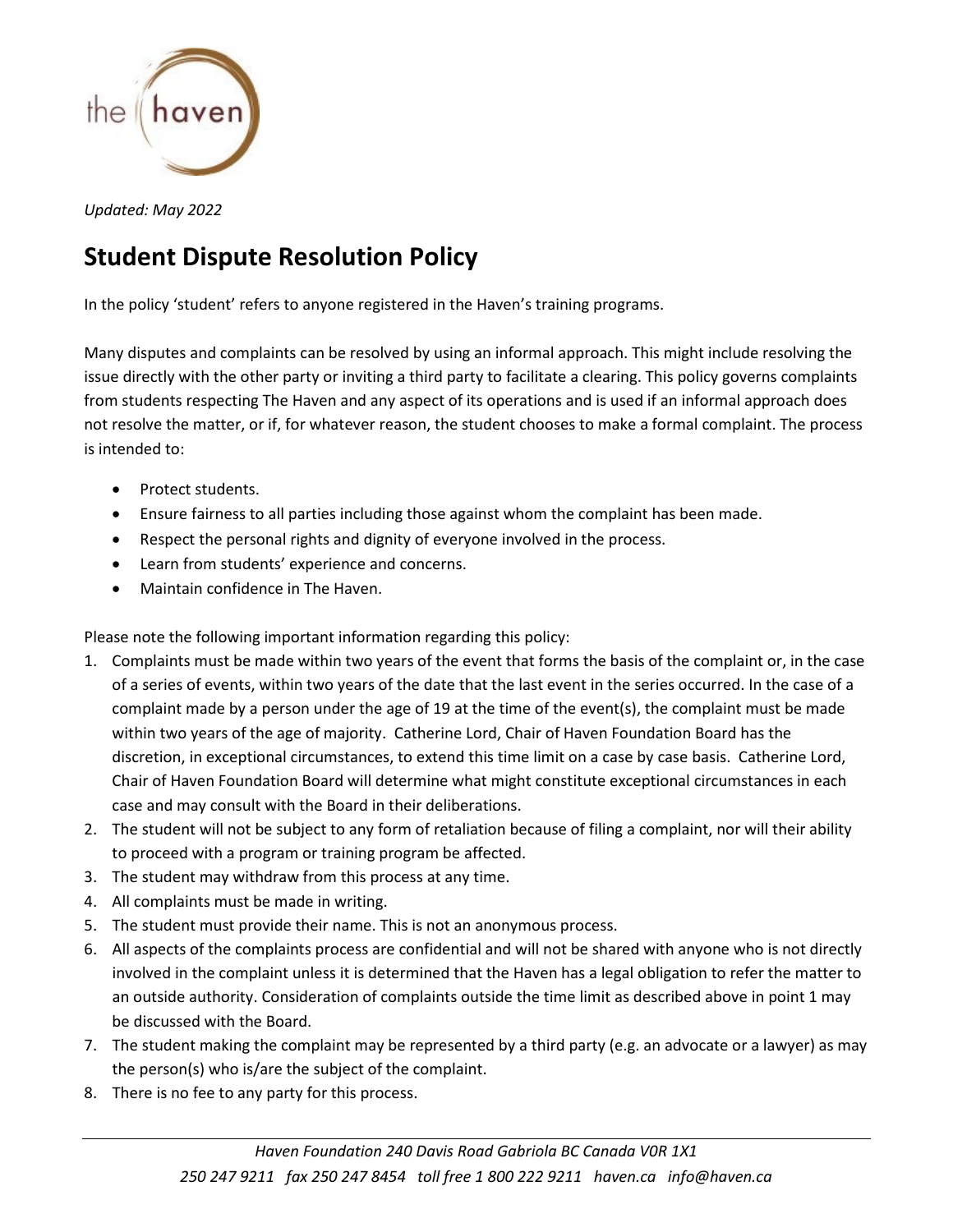- 9. The policy applies to service providers who are not permanent employees of The Haven, including faculty members, assistants, interns and bodyworkers. This policy does not apply to Haven staff, who are subject to other conduct related practices administered by the management of The Haven. This policy is also not intended to cover disputes between students.
- 10. Possible outcomes include (but are not limited to): a change in policy or procedures, a written agreement or an undertaking not to repeat the conduct to which the matter relates, remedial action including but not limited to a requirement for educational courses or professional development, or the dismissal of the complaint.
- 11. Under extenuating circumstances the complaint process timelines set out below may be extended, by mutual agreement, in order to ensure a full and proper investigation and resolution of the matter.
- 12. The Haven will keep a record of all complaints made by students and decisions issued under the dispute resolution policy for a minimum of seven years.
- 13. For students registered in a Haven training program, where possible, a resolution to the dispute will be provided before the training program begins. A student who has already started the training program is permitted to pause their studies while a dispute is under investigation.

## Procedure:

Step One The student must provide the written complaint to the Chair of Haven Foundation Board, Catherine Lord.

The complaint must include (as a minimum):

- The name of the person making the complaint and full contact information (address, phone number, email address).
- The name(s) of the individual(s) who are the subject of the complaint.
- The details of the complaint: a description of the incident(s) or behavior(s) including when and where they occurred and the complainant's interpretation/understanding of the impact of those incident(s) or behavior(s).
- The names and contact information of any witnesses to the incident(s).
- Any additional information provided as part of the complaint.

If the Chair of Haven Foundation Board, Catherine Lord, is referred to in a complaint, the student moves directly to step two. If the student thinks that the Chair of Haven Foundation Board, Catherine Lord is in an actual or apparent conflict of interest, the student may request to make the complaint to Morag Ruckman, Manager of Programs and Registration and move to step two. The Manager of Programs and Registration, Morag Ruckman will decide whether the Chair of Haven Foundation Board is in an actual or apparent conflict of interest.

For the purpose of this policy, a conflict of interest is defined as follows:

A conflict of interest occurs when the Chair of Haven Foundation Board's personal, business, commercial, political, or financial interests, or the interests of the Chair of Haven Foundation Board's family or friends, interfere with the Chair of Haven Foundation Board's professional responsibilities and obligations to The Haven to administer the complaints process in an unbiased manner.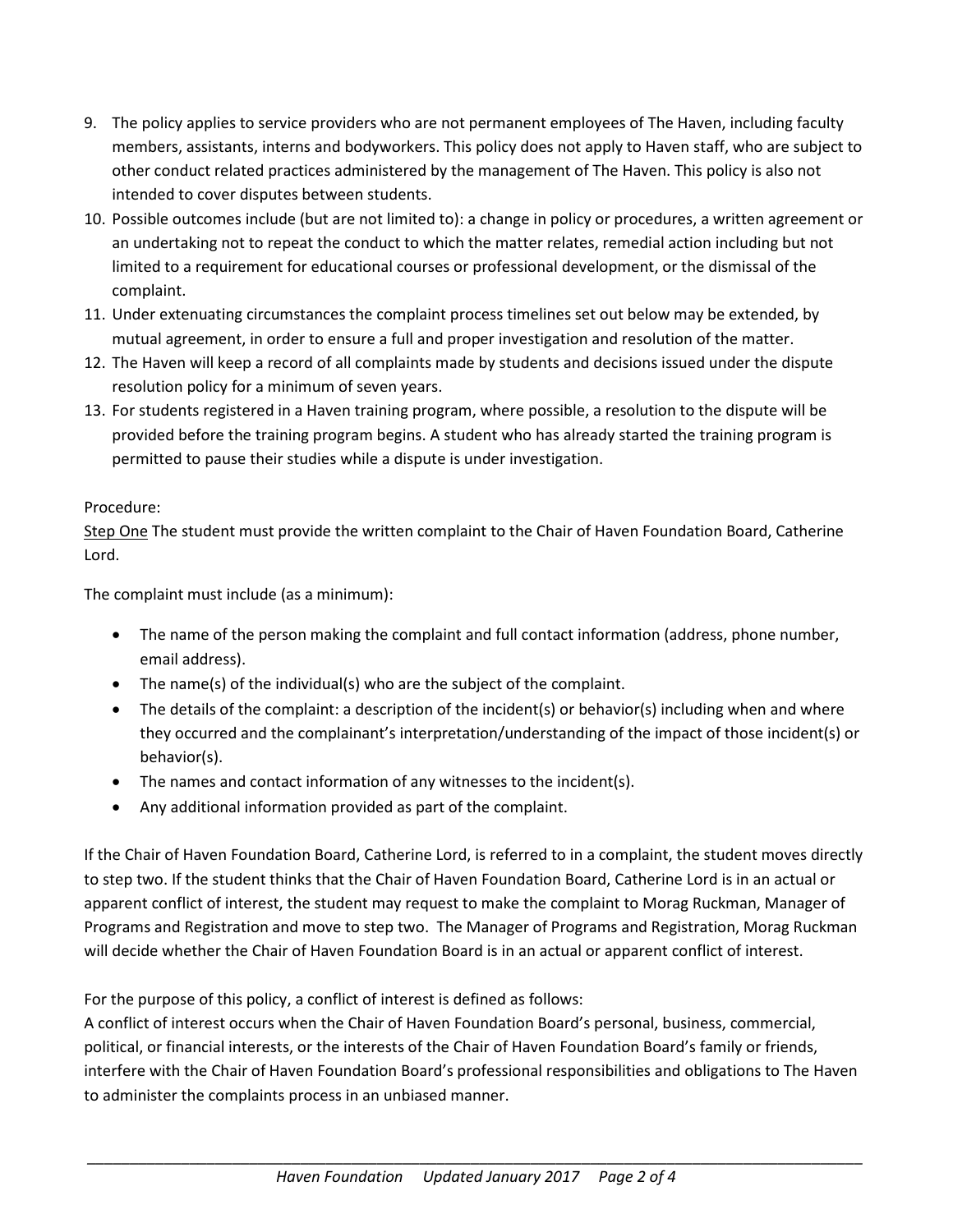The mere existence of a Conflict of Interest or the perception of a Conflict of Interest does not imply wrongdoing on anyone's part. A perceived Conflict of Interest is a situation where a Conflict of Interest may or may not exist, but where there may be, nonetheless, from the perspective of a reasonably well-informed, impartial observer, a perception of a Conflict of Interest. This is sometimes referred to as an "apparent" conflict of interest.

The process by which the Chair of Haven Foundation Board, Catherine Lord will handle the student complaint is as follows:

- The Chair of Haven Foundation Board, Catherine Lord will notify the other individual(s) named in the complaint and request a written response from them within a specified timeframe.
- The Chair of Haven Foundation Board, Catherine Lord may interview all parties involved to clarify the issues and obtain as much information as possible.
- The Chair of Haven Foundation Board, Catherine Lord may request further information in writing from anyone involved in the complaint.
- The Chair of Haven Foundation Board, Catherine Lord may also convene a meeting in person or, if either party is not at The Haven, by other means to further clarify the issue and to seek a resolution.
- The Chair of Haven Foundation Board, Catherine Lord may consult with legal counsel or those with expertise in mediation and/or gather relevant documents.

Based on the process described above, the Chair of Haven Foundation Board, Catherine Lord will make a determination to either:

- 1. Dismiss the complaint as frivolous, vexatious or malicious or unable to be substantiated, or
- 2. Refer the complaint to an ad hoc Inquiry Committee under Step Two for further consideration and resolution. The referral may include recommendations for the Inquiry Committee's consideration. Written reasons for the determination will be provided to the student within 30 days after the date on which the complaint was made.

Should the Chair of Haven Foundation Board, Catherine Lord dismiss the complaint, the student may accept the determination of the Chair of Haven Foundation Board, Catherine Lord or choose to move to step two.

Step Two The student has the right to appeal the decision of the Chair of Haven Foundation Board, Catherine Lord to dismiss the complaint within 14 days of receipt of the written determination. The appeal is made in writing to the Manager of Programs and Registration, Morag Ruckman.

In response to a referral, Manager of Programs and Registration, Morag Ruckman will constitute an ad hoc Inquiry Committee made up of three individuals. In response to an appeal, the Chair will either constitute an ad hoc Inquiry Committee or dismiss the appeal and provide a written determination to the student within 30 days with the reasons why. At least one member of the Inquiry Committee must be a member of Haven Foundation Board the other two members will be appointed by the Board. No one directly involved in the complaint or who has a conflict that interferes with their ability to consider the complaint in an unbiased manner may serve on the Inquiry Committee.

The Inquiry Committee will review the original complaint, the record of the handling of the complaint to date, including transcripts of interviews and information gathered by the Chair of Haven Foundation Board, Catherine Lord, and any recommendations for action forwarded by the Chair of Haven Foundation Board, Catherine Lord.